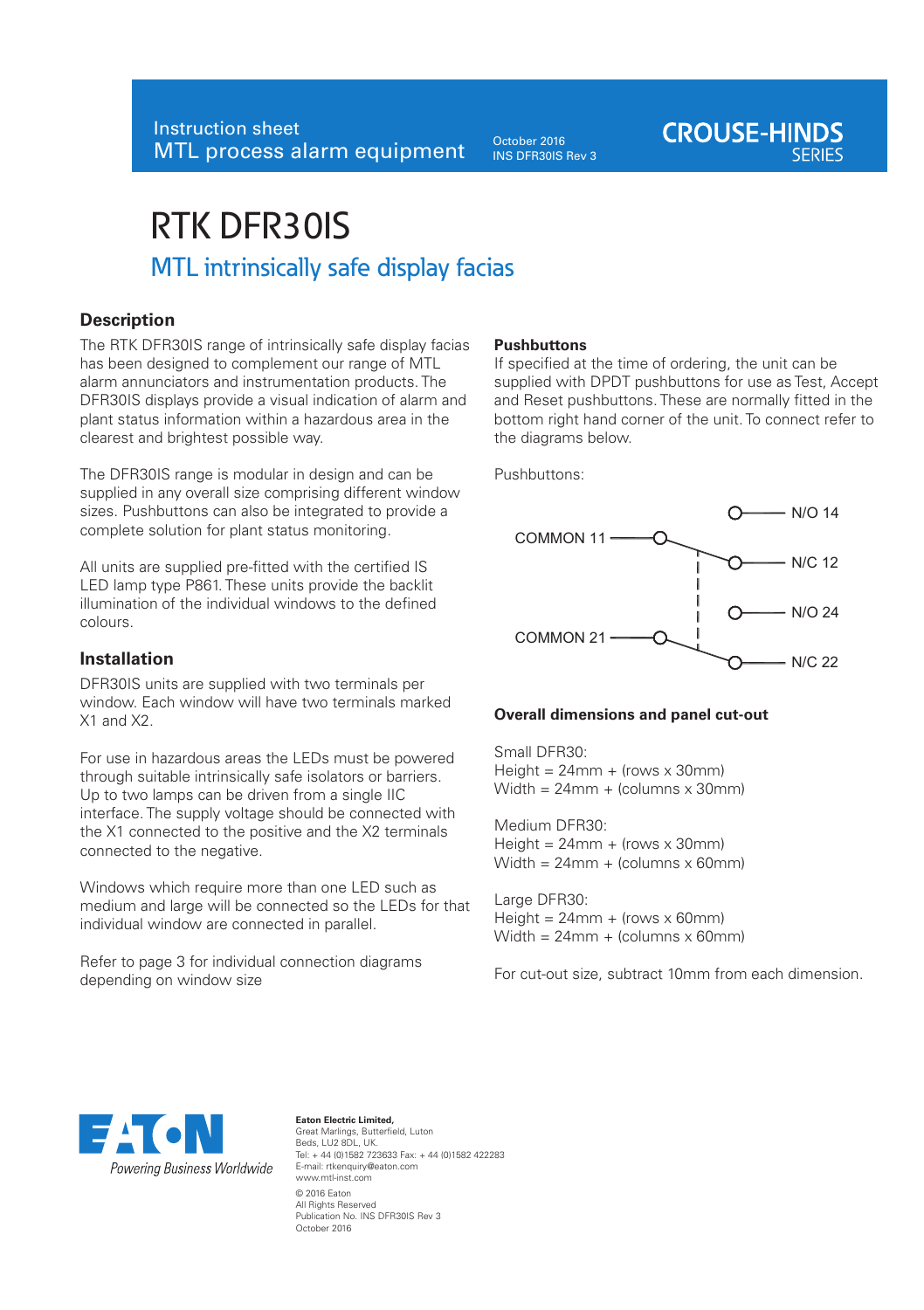## RTK DFR30IS

October 2016

## **DFR30IS Specification**

#### **Window size**

Small: 30x30mm Medium: 30x60mm Large: 60x60mm

### **LED illumination**

Illuminated by P861 IS LED Lamp

Small windows have 1 LED Medium windows have 2 LEDs in parallel Large windows have 4 LEDs in parallel

#### **Environmental**

Operating temperature: -20°C to 60°C Storage temperature: -20°C to 80°C Humidity: 0-95% RH non-condensing Protection: IP41

## **Connection**

Rear mounted screw terminals suitable for 2.5mm<sup>2</sup> solid or stranded cable for LED's and 1.25mm<sup>2</sup> for pushbuttons Recommended torque: 0.6 to 1.0Nm (M3.5 switches and pushbuttons)

1.0 to 1.3Nm (M3 bulb and LED holders)

## **Pushbuttons and switches**

Maximum switch voltage: 250VAC/DC Thermal current: 5A Operating voltage / and current (resistive load): 125VAC/3A, 250VAC/2A 30VDC/2A, 125VDC/0.4A Contact type: Silver

Insulation resistance: 100MΩ min (500VDC megger) Dielectric strength: 2500VAC for 1 minute (between terminals of the same pole: 1000VAC for 1 minute)

## **P861 Specification**

#### **Lifetime**

100,000 hours minimum (11 years) continuous illumination at 40°C ambient temperature

#### **Colours**

The P861 range of LED lamps are available in six super-bright colours. Colours are red, orange, yellow, green, blue and white

#### **High Reliability**

All LED lamps are designed to provide a minimum of 1000,000 hours service life

#### **Certification**

ATEX certified to to EN60079-0:2012 and EN60079-11:2012 Group II, Category 2G II 2G Ex ia IIC T4 Gb (Ta -20oC to 60oC)

#### **Location**

Zones 1 and 2, Gas Groups IIC, IIB and IIA, Temp Class up to T4

#### **Certificate number**

Baseefa14ATEX0007X

#### **Safety Parameters**

Only for connection to certified intrinsically safe circuits with the following maximum values:  $Ui = 30V$  $I = 2A$  $Ci = 0nF$   $I = 0mH$ 

#### **Supply**

With suitable certified interface 18-35VDC, current  $20m\Delta$ 

#### **Ambient temperature**

Operating: -20°C to +60°C (Pi 1.0W) Storage: -55°C to +80°C

#### **Compliance**

Immunity to EN61000-6-2:2005 Emissions to EN6100-6-4:2007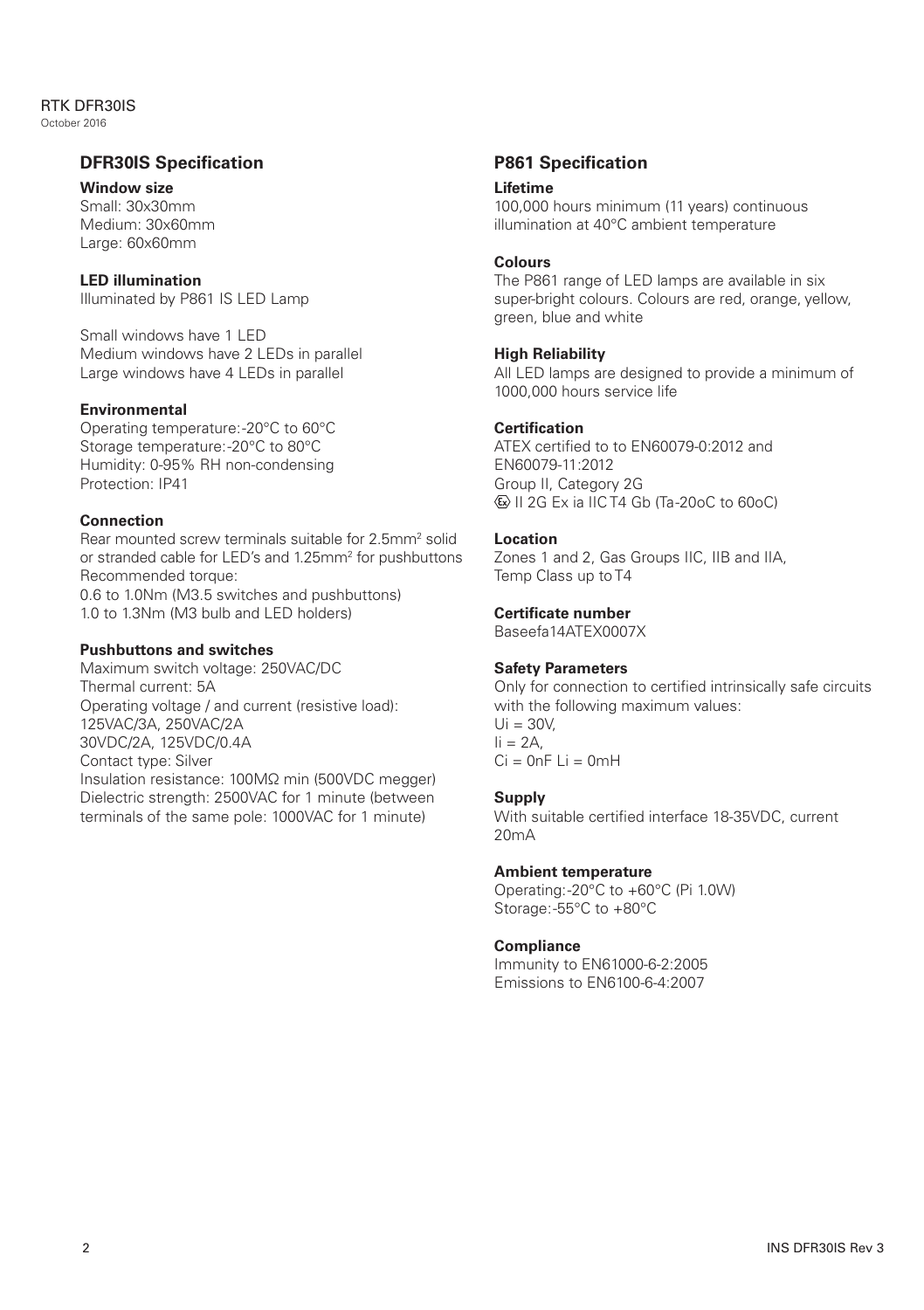### RTK DFR30IS

October 2016

## **Operating instructions**

After installation and testing, the unit may be operated according to the wiring configuration. Please ensure all the switches and windows are fully tested in all conditions prior to use, to eliminate any potential wiring faults.

## **Connection diagrams**

Example connection diagrams are shown below for all three window sizes. A common connection is provided to link windows together. The input switches may be of any type according to the application.

## **Small windows**



#### **Medium windows**